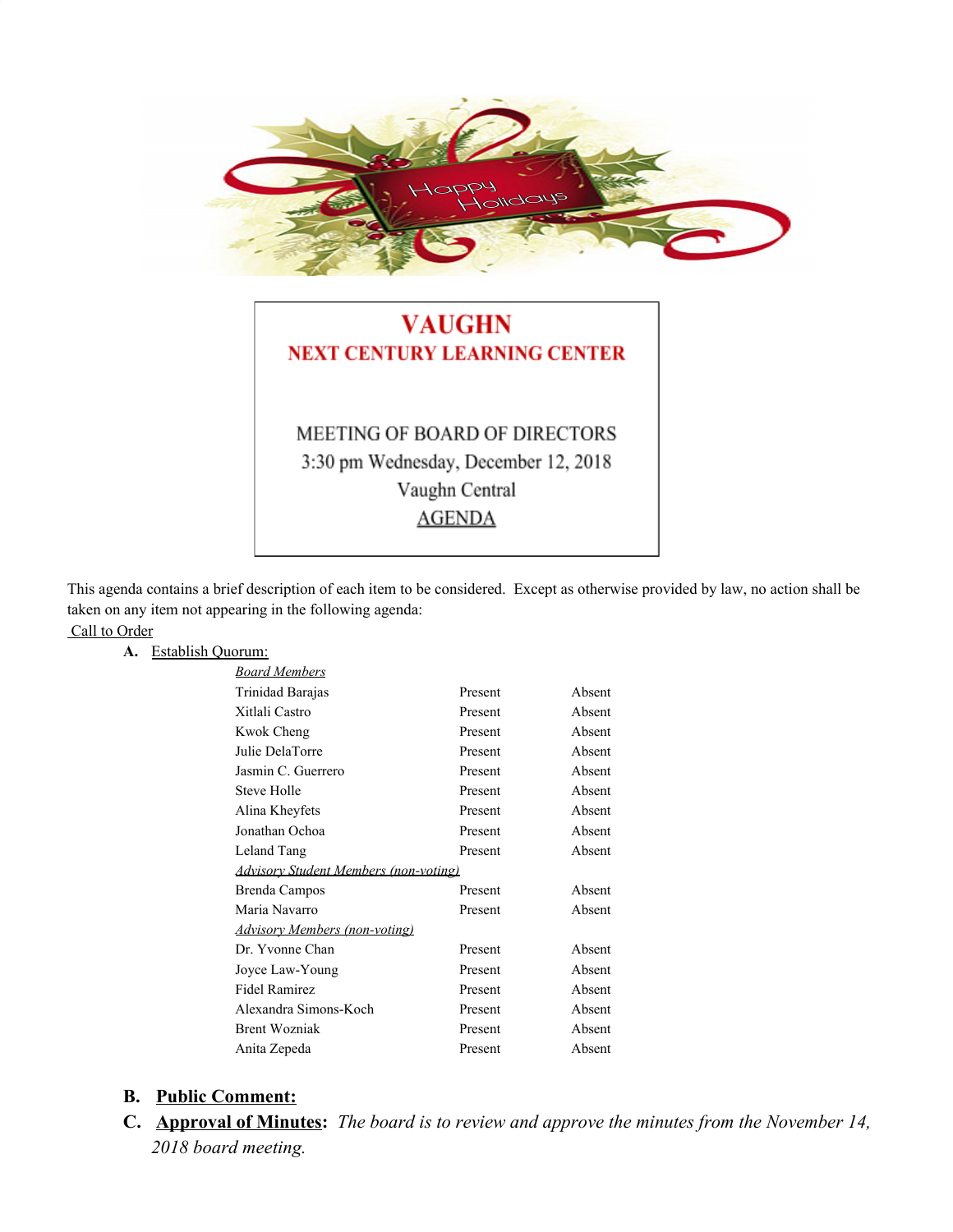#### **D. Governance:**

*Action Item:*

*1. Chief Executive Officer- The Board will discuss and complete the 2018-19, 1st-semester evaluation for Chief Executive Officer, Mr. Fidel Ramirez*

*Goals, Accountability and Outcomes:*

## **● Curriculum & Instruction**

*Information/Discussion Items*

*1. California Dashboard Update- The Board will receive an update of the California Dashboard by Vaughn's CAO*

*2. Career Technical Education Incentive Grant (CTEIG), Strong Workforce Program and Partnership with Los Angeles Mission College (LAMC)- The Board will receive an update on Vaughn's CTEIG, Strong Workforce Program and Partnership with LAMC.*

*Action Items:*

*1. Provisional Internship Permit for Elementary Resource Teacher Candidate- The Board will discuss and act on approval of submitting a Provisional Internship Permit on behalf of Yesenia Flores. This is recommended in order to fill a currently open position in a hard to staff, shortage field requiring an Education Specialist Instruction Credential.*

## *● Business*

*Information/Discussion Items*

*1. Vanguard Money Market update-The Board will receive an update regarding the re-opening of VNCLC's Growth Account to fund the self-managed money market account adopted by the Board during the November meeting.*

*2. VISA Performing Arts, MIT Performing Arts and LAUSD-Augmentation Grant Projects - Board will receive update information regarding construction schedules and grant application procedures*

*2. VISA Performing Arts, MIT Performing Arts and LAUSD Augmentation Grant - Board will receive updates on construction schedules and grant application process*

*Action Items:*

*1. 2017-2018 Financial Audit- The Board will review and adopt the 2017-2018 financial report prepared by independent auditors.*

*2. Charter School Compliance Monitor Checklist - Director of Business Services will review with the Board the Charter School Compliance Monitor Checklist*

*3. Purchase of two Cargo Vans- The Board will review and act on the purchase of two Cargo Vans to support the Maintenance Manager and Vaughn's IT team.*

### **● Partnership/School Site Council**

 *Information/Discussion Items:*

### **E. Board Member Comments/Future Agenda Items**

**F. Adjournment**